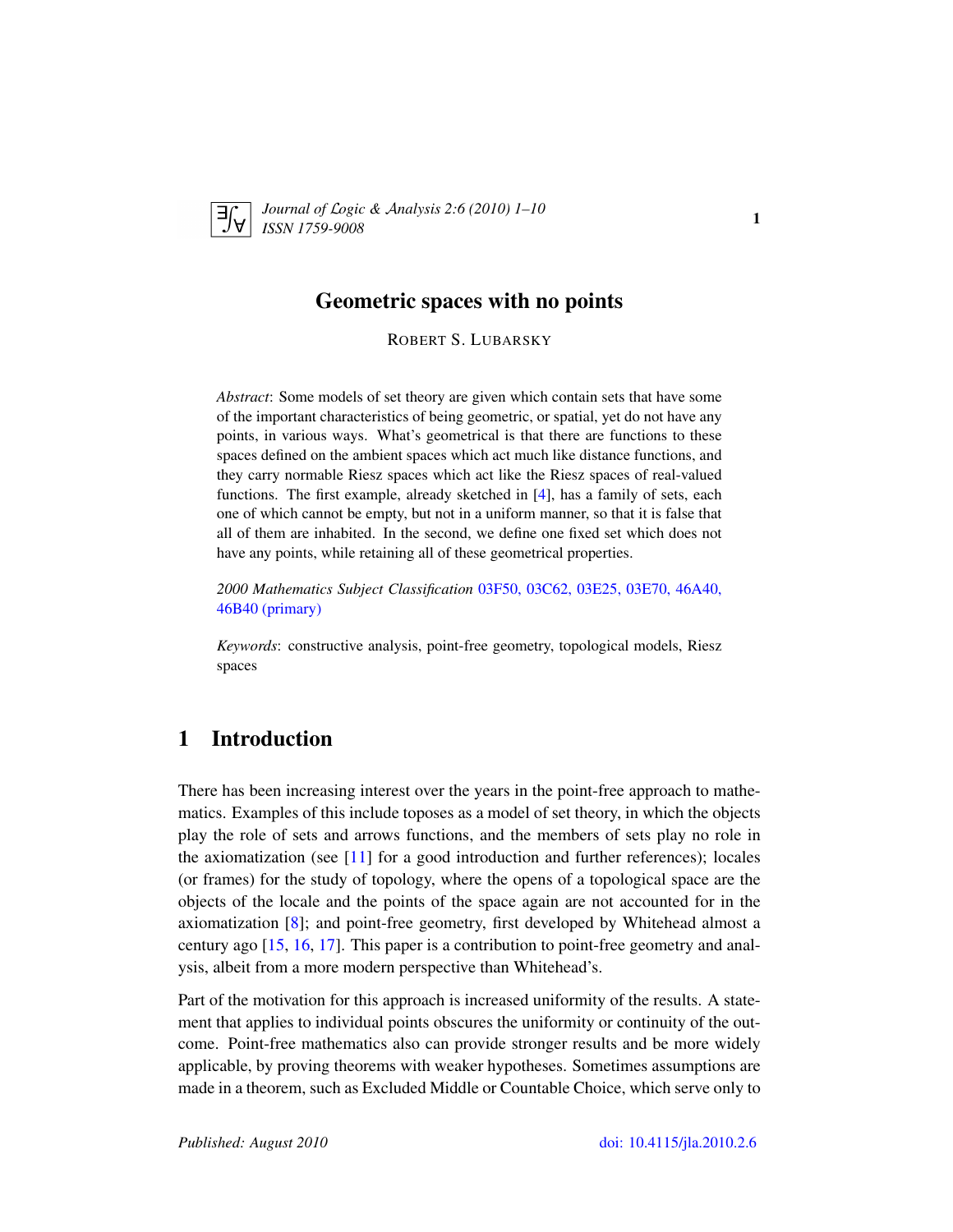build certain points, whereas the actual content of the construction lies elsewhere. By eliminating reference to points, such powerful axioms can themselves be eliminated, and attention focused on what's most important.

The framework of this paper is that of constructive mathematics, and so Excluded Middle is not assumed. Since constructive reasoning is a widely known and accepted paradigm, this is not what is novel about this work. Rather, what is a bit different is to work without Countable Choice. That is, we want to develop models, necessarily violating CC, in which interesting phenomena happen. This focus on models indicates a big difference from other efforts. Much of the literature on point-free mathematics develops theories and proves theorems in a point-free framework. The goal of this work is to present some models.

### 2 Polynomials without Uniform Roots

In [\[12\]](#page-9-5), a plausibility argument is given for why the assertion that  $X^2 - a$  has a root (*a* a complex number) is tantamount to accepting a certain choice principle. The argument comes down to the fact that there is no continuous square root function on any neighborhood of 0 in the complex numbers. Of course, if *a* is in a simply connected region excluding 0, then one of the two square roots can be chosen arbitrarily; if *a* equals 0, then 0 itself is a square root; it is when we don't know whether *a* is 0 or not that we're not able to define a square root. That choice plays a role here is indicated by the fact that polynomials over  $\mathbb C$  have roots in  $\mathbb C$ , if the coefficients are limits of Cauchy sequences of complex rational numbers [\[13\]](#page-9-6); that every complex number (given as a pair of Dedekind cuts in the reals) is the limit of a Cauchy sequence is a typical application of Countable Choice. In [\[4\]](#page-8-0), this plausibility argument is made more precise by casting it as a topological model. The main point of this section is to provide the details of this latter model, in which not all complex numbers have square roots.

Before turning to this model, let's clarify its significance by gathering some previously known results, working within IZF to be definite. One would expect that the set of roots of any polynomial over  $\mathbb{C}$ , as a simply defined subset of  $\mathbb{C}$ , would enjoy some nice properties from having such a lineage. That is indeed the case. For instance, the root set of a polynomial over C is *quasi-located*, in the following sense:

**Definition 1** For  $S \subseteq \mathbb{R}$ , the **infimum** of *S* is the real number inf(*S*) such that inf(*S*) is a lower bound of *S* – i.e. for all  $x \in S$  inf(*S*)  $\leq x$  – which is within any  $\epsilon > 0$  of *S*  $-\forall \epsilon > 0 \ \exists x \in S \ x < \inf(S) + \epsilon.$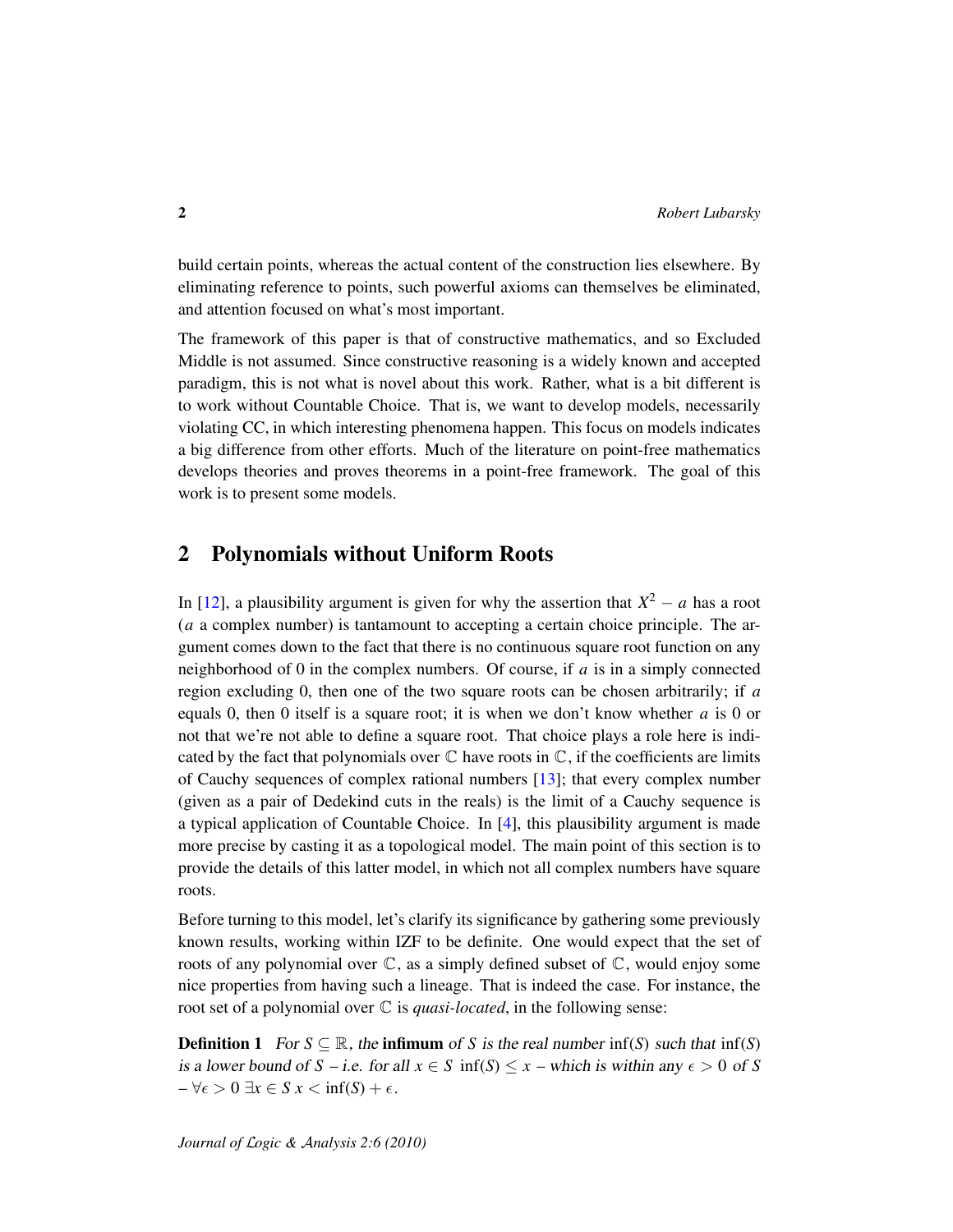That works fine as long as *S* is inhabited (has a member). If it's not, as in the case at hand, we need a different definition.

**Definition 2** For  $S \subseteq \mathbb{R}$ , the **greatest lower bound** of *S* is the real number glb(*S*) such that glb(*S*) is a lower bound of *S* – i.e. for all  $x \in S$  glb(*S*)  $\leq x$  – which is bigger than any other lower bound – for all *x* if *x* is a lower bound of *S* then  $x \le$  glb(*S*).

Corresponding to these two notion inf and glb are two different notions of distance.

**Definition 3** For *L* a subset of a metric space, the **distance**  $d(x, L)$  from a point *x* in the space to *L* is  $\inf_{y \in L} d(x, y)$ , where *d* is the metric in the space. *L* is **located** if the distance  $d(x, L)$  exists for each  $x$ .

For *L* possibly not inhabited, we have the corresponding notion using the glb:

**Definition 4** [\[10\]](#page-9-7) For *L* a subset of a metric space, the **quasi-distance**  $\delta(x, L)$  from a point *x* in the space to *L* is  $\text{glb}_{y \in L} d(x, y)$ , where *d* is the metric in the space. *L* is quasi-located if the quasi-distance  $\delta(x, L)$  exists for each *x*.

For *L* the root set of a polynomial, *L* may not be inhabited, but it is quasi-located [\[10\]](#page-9-7). Furthermore, it is shown in the same paper that, for *D* a closed disc containing a quasilocated set *S*, the set of uniformly continuous functions on *S* that extend to uniformly continuous functions on  $D$  is a Riesz space  $V$ ; the reader is reminded of the various Stone-like representation theorems, by which every Riesz space is isomorphic to a space of functions on a (non-empty) set, under certain assumptions, such as Excluded Middle or Dependent Choice [\[5,](#page-8-1) [3\]](#page-8-2). So while the root set of some polynomial might not be inhabited (i.e. have an element), it can be dealt with like an inhabited set in many ways, via its quasi-distance function and its Riesz space, giving it some metric and topological structure. Finally, while the root set might not be inhabited, it is also not empty [\[10\]](#page-9-7).

While we're on the subject of Riesz spaces, we'd like to address one of their less discussed properties. In [\[3\]](#page-8-2), a constructive Stone-Yosida representation theorem is proven: under DC, if *R* is a separable and normable Riesz space, then *R* is (isomorphic to) a set of continuous functions on a (Heine-Borel) compact (i.e. complete and totally bounded) metric space. *R* is *normable* if it contains a strong unit 1, inducing an embedding of  $\mathbb Q$  into *R*, and, for each  $f \in R$ ,  $U(f) := \{q \in \mathbb Q | q > f\}$  is a real number (i.e. a located upper cut in the rationals), in which case *U* provides a pseudo-norm on *R*, which is a norm if *R* is Archimedean. It is not necessary for *R* to be normable in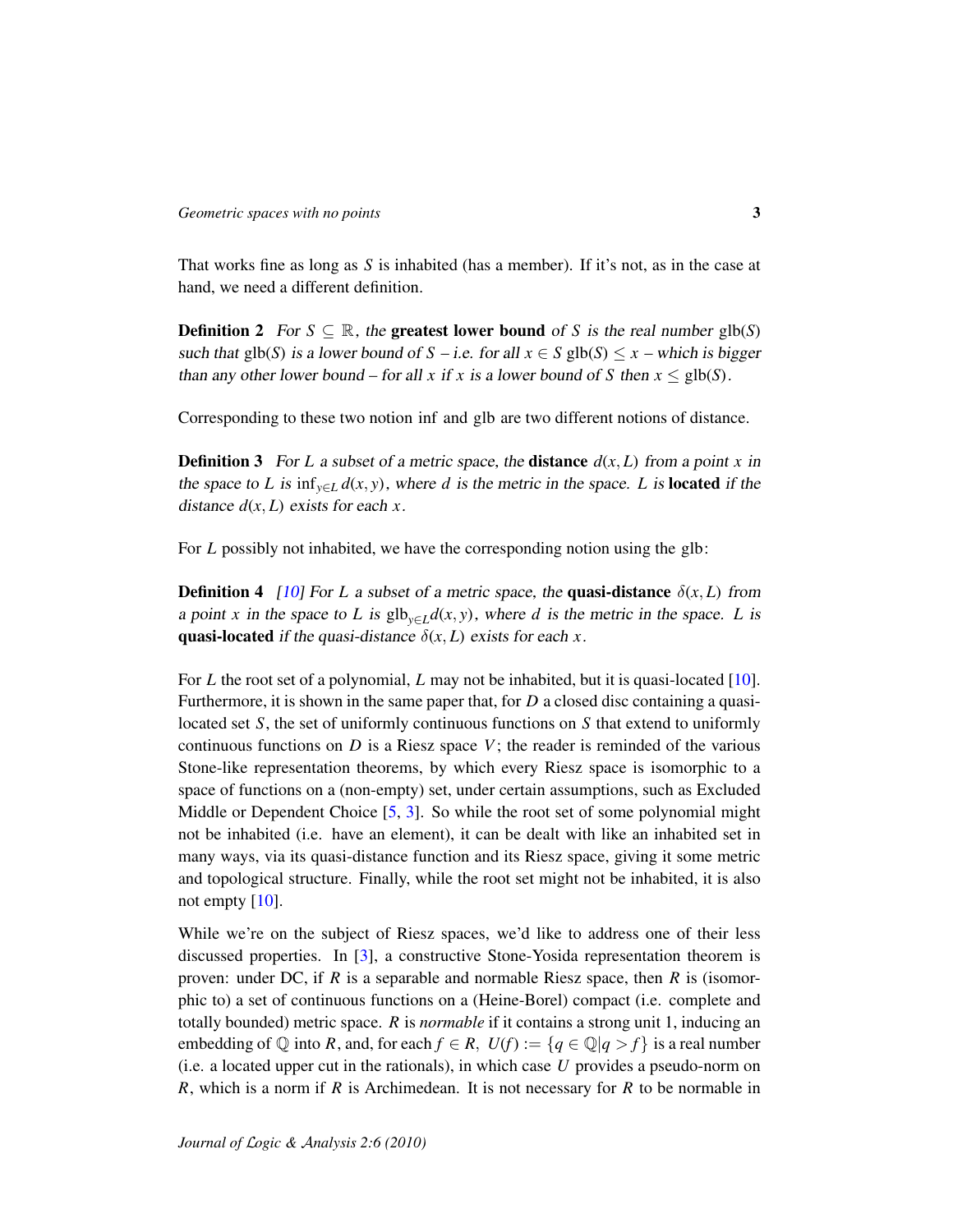order to be a function space: just take *R* to be the set of functions on  $\{0\} \cup \{1 | P\}$ , where P is some proposition; then the normability of R is equivalent to the decidability of P. But for *R* to be a nice function space on a nice set, some such hypothesis is necessary. For instance:

**Proposition 5** If *R* is a set of uniformly continuous functions on a compact metric space, then *R* is normable.

The very simple proof is left as an exercise, and also follows easily from results in [\[1\]](#page-8-3) or [\[2\]](#page-8-4). The purpose of this discussion is to justify the assumption of normability in [\[3\]](#page-8-2), and the effort spent proving normability in [\[10\]](#page-9-7) and in the next section here.

At this point, we are ready for the construction. Take the standard topological model over C. For those unfamiliar with topological models, this can be viewed as the standard sheaf model over  $\mathbb{C}$ , or as a Heyting-valued model over the Heyting algebra of the open subsets of  $\mathbb{C}$ . As is standard,  $\mathbb{C} \Vdash \text{IZF}[4, 6, 9, 11, 14]$  $\mathbb{C} \Vdash \text{IZF}[4, 6, 9, 11, 14]$  $\mathbb{C} \Vdash \text{IZF}[4, 6, 9, 11, 14]$  $\mathbb{C} \Vdash \text{IZF}[4, 6, 9, 11, 14]$  $\mathbb{C} \Vdash \text{IZF}[4, 6, 9, 11, 14]$  $\mathbb{C} \Vdash \text{IZF}[4, 6, 9, 11, 14]$  $\mathbb{C} \Vdash \text{IZF}[4, 6, 9, 11, 14]$  $\mathbb{C} \Vdash \text{IZF}[4, 6, 9, 11, 14]$  $\mathbb{C} \Vdash \text{IZF}[4, 6, 9, 11, 14]$  $\mathbb{C} \Vdash \text{IZF}[4, 6, 9, 11, 14]$ .

**Theorem 6** (Fourman-Hyland [\[4\]](#page-8-0))  $\mathbb{C} \Vdash$  "Not every polynomial has a root."

**Proof** Let G be the generic complex number. G is characterized by the relation  $O \Vdash G \in O$  for any open set *O*. We claim that no neighborhood of 0 forces that anything is a root of  $X^2 - G$ . Suppose to the contrary that  $0 \in O \Vdash z^2 = G$ . O contains all circles with center 0 of sufficiently small radius. Consider the circle in O centered at 0 of radius  $\epsilon^2$ . Each point *w* of the circle is contained in a small open set  $O_w$  forcing *z* to be in an open set  $U_w$  of diameter less than  $\epsilon$ .  $U_w$  must contain a square root of *w*, and each square root of *w* has absolute value  $\epsilon$ , so they are a distance of  $2\epsilon$  apart. Hence  $U_w$  contains exactly one such square root. Furthermore, for any other such neighborhood  $O'_w$  of w (i.e. one determining *z* to be in some  $U'_w$ of diameter less than  $\epsilon$ ),  $U_w$  and  $U'_w$  contain the same square root of *w*. (If not, then  $\emptyset \neq O_w \cap O'_w \Vdash z \in U_w \cap U'_w = \emptyset$ .) Notice that the square root of *w* so determined is a continuous function of *w*: by choosing  $O<sub>w</sub>$  to be sufficiently small,  $U<sub>w</sub>$  can be made arbitrarily small, and the values of the square root function on the elements of  $O<sub>w</sub>$  can be limited to an arbitrarily small arc. This, however, is a contradiction, as there is no continuous single-valued square root function on a circle around the origin.

This argument shows that  $\mathbb{C} \not\Vdash "X^2 - G$  has a root." In contrast, it is not hard to see that  $\mathbb{C} - \{0\} \Vdash "X^2 - G$  has a root." However, given any open set, it can be translated to contain the origin, to come up with a similar example. That is, for any  $v \in \mathbb{C}$ , arguments similar to the ones above will show that no neighborhood *v* can force " $X^2 - (G - v)$  has a root." So no non-empty open set forces "every polynomial" has a root." So  $\mathbb{C} \Vdash$  "Not every polynomial has a root."  $\Box$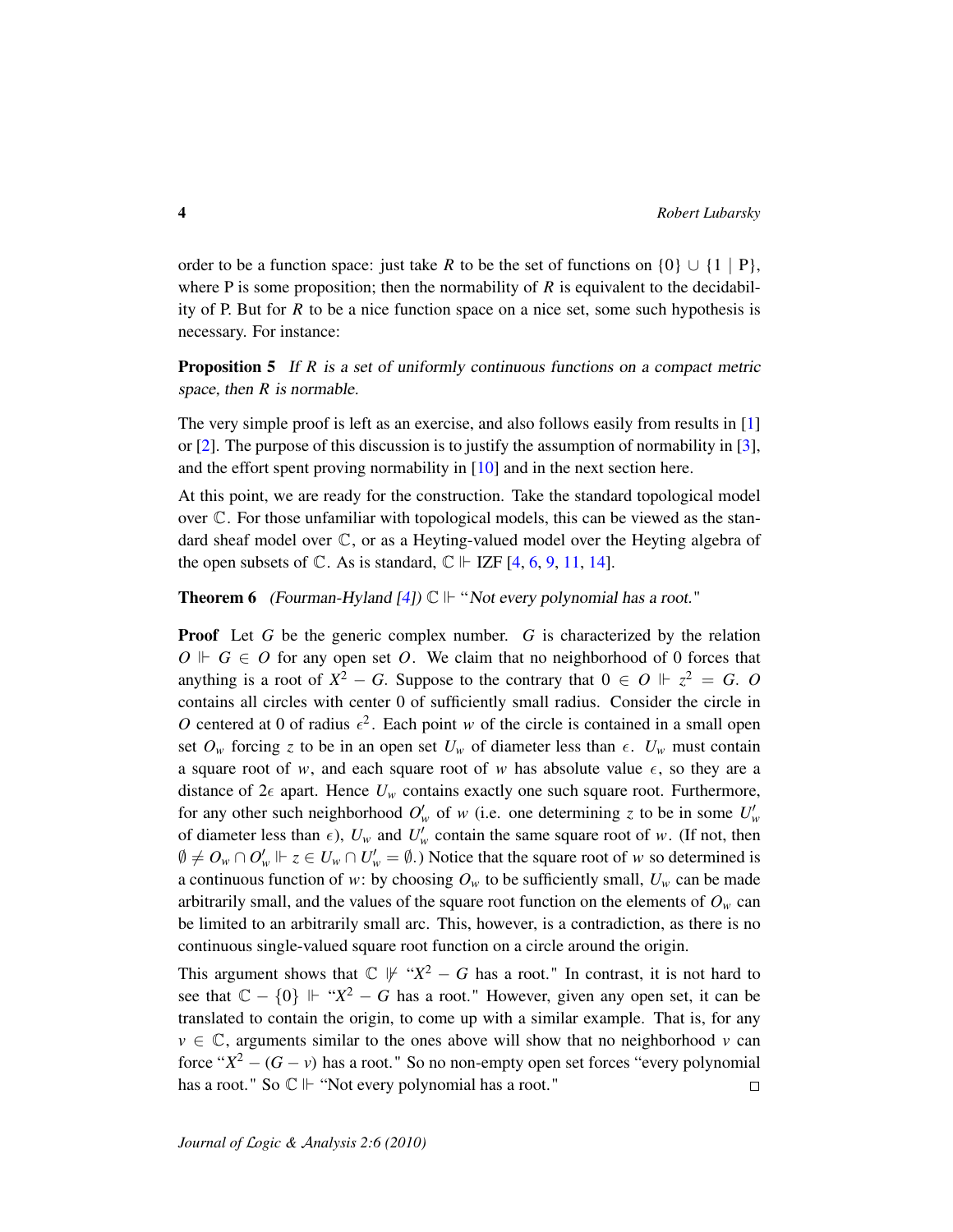## 3 A Set of Complex Numbers with No Members

In the previous section, we identified a family of subsets of  $\mathbb C$  which are all nonempty but not all inhabited. In this section, we present a subset of  $\mathbb C$  which is not inhabited but still has a nontrivial distance function and nontrivial Riesz space.

Let the topological space F consist of all finite, non-empty  $^1$  $^1$  subsets of  $\mathbb C$  . (Since we are dealing only with the topological and metric properties here, you can just as well think of taking  $\mathbb{R}^2$  instead.) The topology is that induced by the Hausdorff metric, which is also known as the Vietoris topology. We give a self-contained description. Intuitively, a basic open set *U* is determined by finitely many pieces of information. Information is either positive or negative. A positive piece of information is an open set *O* of  $\mathbb{C}$ , and holds of  $A \in F$  iff *A* contains a point of *O*. A negative piece of information is an open set *N* of  $\mathbb{C}$ , and holds of  $A \in F$  if and only if  $A \subseteq N$ . Notice that the finitely many pieces of negative information can be combined into one piece, by taking the intersection of the determining open sets, so we will assume that any basic open *U* has only one piece of negative information. A point  $A \in F$  is in an open set *U* if and only if *A* satisfies all of the information determining *U*. This can be summarized in the following:

**Definition 7** A basic open set  $U_{\{O_i\}_{i \in I}, N}$  is given by a collection of open sets  $O_i$ indexed over a finite set *I* and an open set *N*.  $A \in U_{\{O_i\}_{i \in I} \cup N}$  iff for each  $i \in I A \cap O_i \neq \emptyset$  $\emptyset$  and  $A \subseteq N$ .

Since the information determining *U* can be of any finite size, such sets *U* are a basis, and so determine a topology on *F*. The model desired is the full topological model built on *F*. (As above, for background on topological models, see any of [\[4,](#page-8-0) [6,](#page-8-5) [9,](#page-9-8) [11,](#page-9-0) [14\]](#page-9-9).)

An open set *U* is in *normal form* if its determining open set *N* is the union of the determining open sets  $O_i$ . Observe that the open sets in normal form are a basis for the topology on *F*.

In general, just like with classical forcing, the standard topological model over a space *T* introduces a generic *G*, determined by the relation  $O \vdash G \in O$ . In this model, *T* is *F* the finite subsets of  $\mathbb{C}$ , and so the canonical generic, call it *H*, could be viewed as

<span id="page-4-0"></span><sup>&</sup>lt;sup>1</sup>If we allowed the empty set  $\emptyset$  as a member of F, under the given topology  $\{\emptyset\}$  would be clopen, and the model over *F* would then split into two separate models: the part over  $\{\emptyset\},\$ which is just *V* , and the part we're interested in.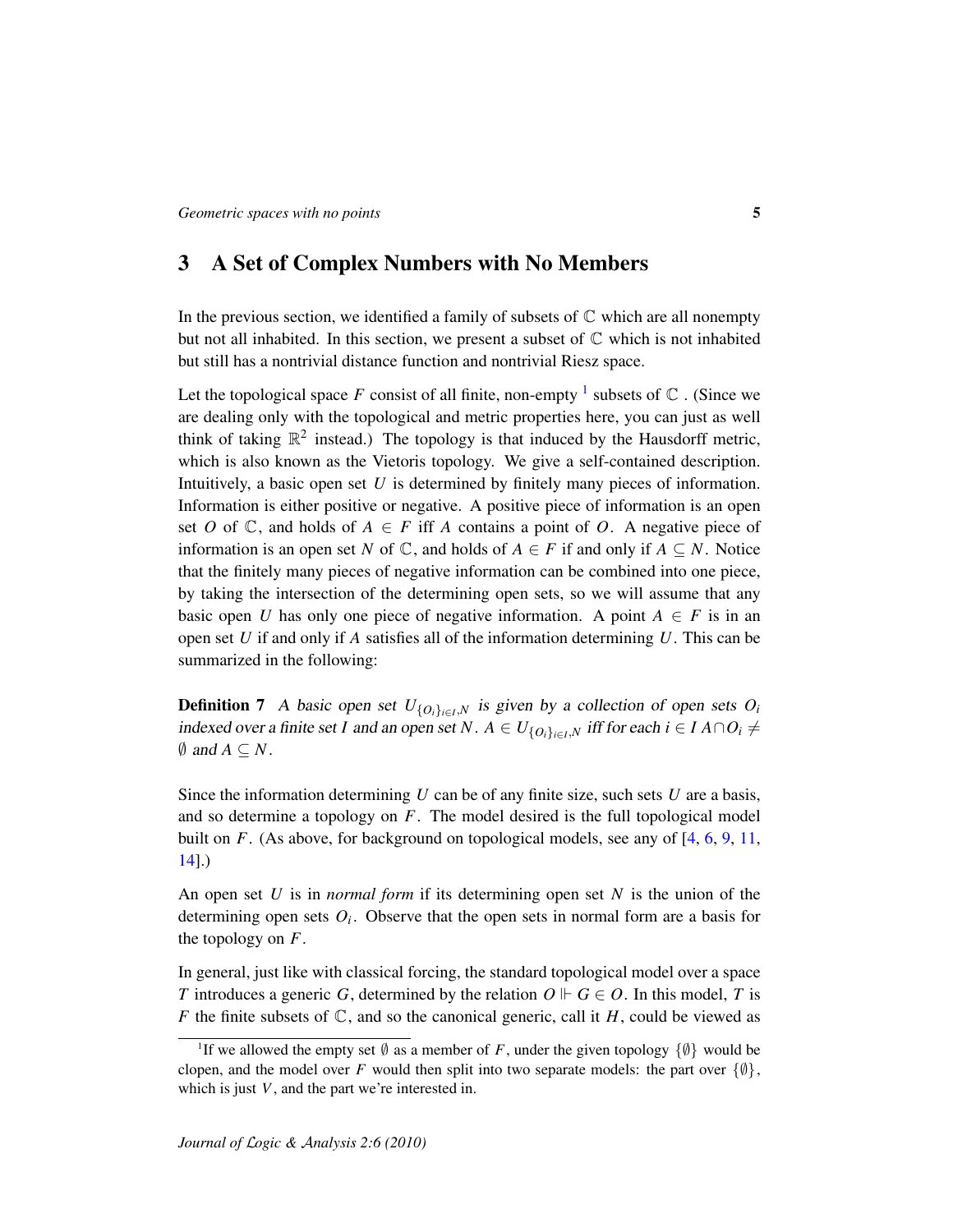a subset of  $\mathbb{C}$ , defined via the relation  $U \Vdash H \subseteq \bigcup_i O_i$ , where *U* is in normal form. (More generally,  $U \rvert H \subseteq N$ , where *N* is the negative information in *U*, *U* any basic open set.) *H* is indeed the set we want.

**Theorem 8**  $F \Vdash "H$  does not contain any points."

**Proof** Suppose to the contrary  $U \Vdash X \in H$ . Let  $A \in U$ . Say that *A* has *n* elements. Shrink *U* to an open  $V = V_{\{O_i\}_{i \le n,N}}$  containing *A* such that the *n*-many opens  ${O_i}_{i \leq n}$ , each necessarily containing exactly one point of *A*, are at least a distance  $\delta > 0$  apart from each other <sup>[2](#page-5-0)</sup>. Shrink *V* to *W*  $\supseteq$  *A* in normal form forcing *X* to be within  $\delta/2$  of some point with rational coordinates. Note that *W* has the form  $W_{\{O_i'\}_{i\leq n},N'}$ , that is, *W* is determined by *n*-many open sets, and that *W* forces *X* to be in a fixed one of the  $O_i'$ 's, say  $O_j'$ . Let  $z_0$  be the unique point in  $A \cap O_j'$ .

There is an  $\iota > 0$  so small that the closed disc of radius  $\iota$  having  $z_0$  as its right-most point is contained within  $O'_j$ . As the right-most point,  $z_0$  has angular measure 0, when measuring angles the standard way. Now choose  $B_0 \in W$  to agree with A except that from  $O'_j$   $B_0$  has in addition to  $z_0$  also the point diametrically opposite  $z_0$  in this disc, *z*<sub>π</sub>. For any angle  $\theta$  between 0 and  $\pi$  inclusively let  $B_{\theta}$  be just like  $B_0$  except the points  $z_0$ ,  $z_\pi$  have been rotated around the disc by angle  $\theta$  to  $z_\theta$ ,  $z_{\theta+\pi}$ . Around each  $B_{\theta}$  is an open set forcing *X* to be closer to (say within some  $\epsilon > 0$ , small relative to *ι*, of) either  $z_{\theta}$  or  $z_{\theta+\pi}$ . Moreover, the choice between  $\theta$  and  $\theta + \pi$  is unique, as any two such open sets are compatible, both containing  $B_{\theta}$ . Let *f* be the function so determined: the domain is  $[0, \pi]$ , and some neighborhood of  $B_\theta$  forces *X* to be closer to  $z_{f(\theta)}$  than to  $z_{f(\theta)} \pm \pi$ . Without loss of generality, say  $f(0) = 0$ . Notice that f is continuous: if  $B_{\theta} \in W_{\theta} \Vdash "X$  is closer to  $z_{\theta}$  (resp.  $z_{\theta+\pi}$ )", then for  $\phi$  sufficiently close to  $\theta$ ,  $B_{\phi}$  is also in  $W_{\theta}$ , which would then force *X* to be closer to  $z_{\phi}$  (resp.  $z_{\phi+\pi}$ ). Hence by continuity and  $f(0) = 0$ , *f* is the identity function, and so  $f(\pi) = \pi$ . But this can't happen, because  $B_\pi = B_0$ , so  $f(\pi)$  must equal  $f(0)$  which is 0.

By this contradiction, no neighborhood *U* can force any *X* to be in *H*.  $\Box$ 

In a very real sense, *H* is just the empty set. But it's really not. Consider distance. Let *U* be in normal form, with each determining positive open set of diameter less than

<span id="page-5-0"></span><sup>&</sup>lt;sup>2</sup>This brings up a subtle point in the meta-theory. Classically there would be no trouble covering *A* with open sets, one per member of *A*. Constructively you might not be sure, as equality on  $\mathbb C$  is not assumed to be decidable. However, we defined F to consist of finite sets. A finite set is one which is bijectible with a natural number. If we're considering a finite set  $A = \{a_0, a_1, \ldots, a_{n-1}\}\$ , then all of those numbers are unequal to one another. The more general concept, which allows for some members to be equal, is that of *finite enumerability*.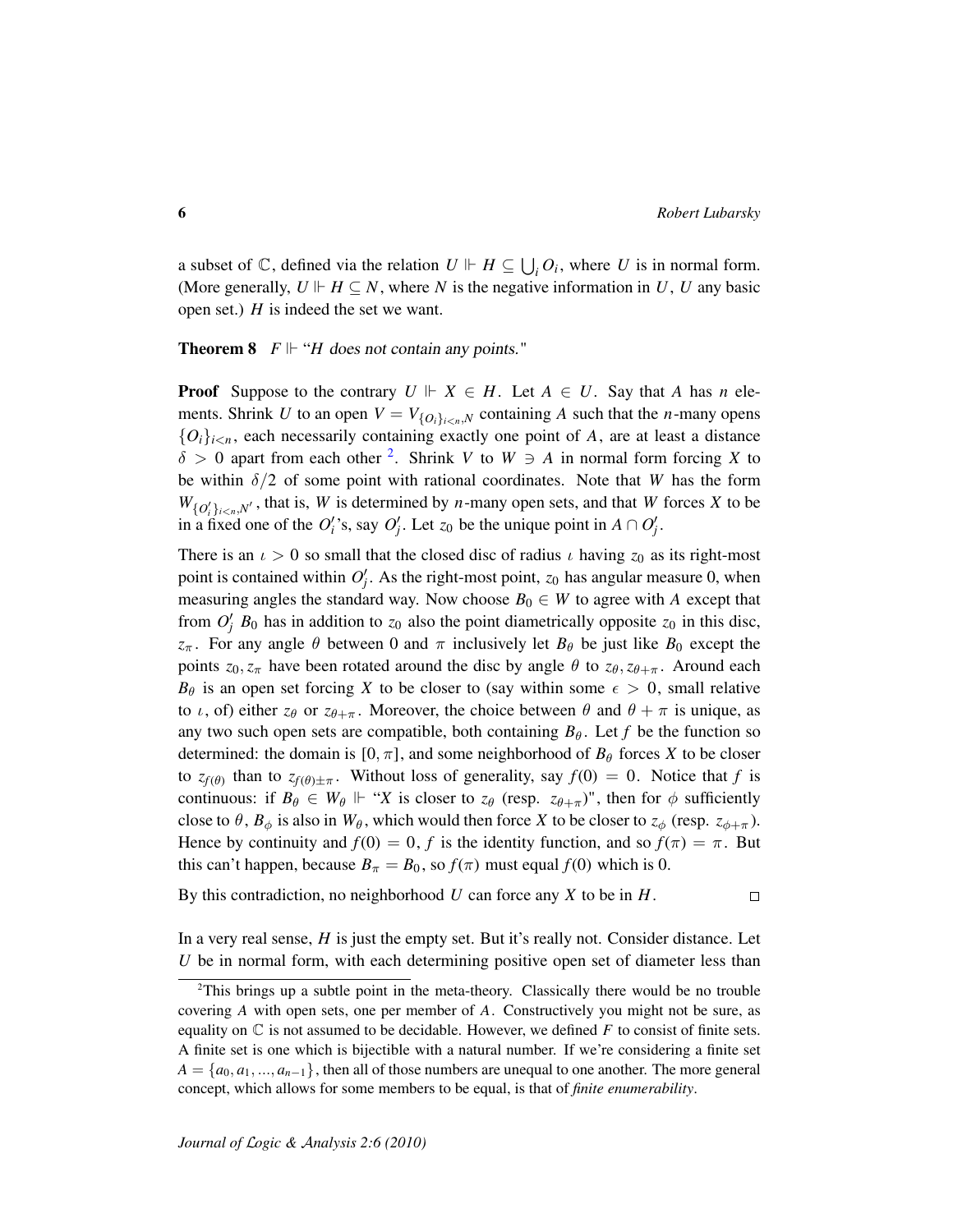*ε*. Intuitively, the distance from  $z \in \mathbb{C}$  to *H* is between  $\rho = \text{dist}(z, \bigcup \{O_i\}), \{O_i\}$ the positive information in *U*, and  $\rho + \epsilon$ . We could just give this as the definition of distance and be done with it. Instead, we would rather put this in a broader context. For that, we will first need to develop the Riesz space aspect, and then return to the discussion of distance.

To phrase it imprecisely but hopefully suggestively, the Riesz space desired is the one generated by what would be the projections of *H* onto the *x* (real) and *y* (imaginary) axes, if *H* did have any points. To phrase it precisely, working in the ambient (i.e. external) model, let *R* be the Riesz space of functions from  $\mathbb C$  to  $\mathbb R$  generated by the three functions 1 (the constant function with value 1), *x* (projection onto the real part), and *y* (projection onto the imaginary part). Each element of *R* can be thought of as a word in the language of Riesz spaces, an expression built from the generators using vector addition, scalar multiplication, and the lattice operations; or better: an equivalence class of such words, mod functional equality. The internal Riesz space in the topological model, ambiguously also called *R*, consists of those same functions, or words. Given any  $r, s \in R$ ,  $U \Vdash r = s$  iff, for *N* the negative information determining *U* and  $z \in N$ ,  $r(z) = s(z)$ . The Riesz space structure is inherited from the external *R*, and the equality axioms are clearly satisfied. There remains only one fact to check.

#### **Proposition 9**  $F \Vdash R$  is normable.

**Proof** Let  $r \in R$  and  $A \in F$ . Notice that *r* as a function externally is continuous. Cover *A* with disjoint open sets  $O_i$  so that *r* varies less than  $\epsilon$  on each of them. Let *U* be the open set of  $F$  in normal form the positive information of which is given by  $\{O_i\}$ . Then *U* forces sup(*r*) to be between sup<sub>*z*∈ $O_i$ ,*i*∈*I*</sub>  $r(z)$  on the upper end and sup<sub>*i*</sub> inf<sub>*z*∈*O<sub>i</sub>*</sub>  $r(z)$  on the lower, a distance less than  $\epsilon$ .  $\Box$ 

In [\[3\]](#page-8-2), Coquand and Spitters asked whether it is possible to construct a Riesz space homomorphism into  $\mathbb R$  of a discrete, countable Riesz space, where the Riesz space is a vector space over  $\mathbb{O}$ , or of a separable Riesz space, without any Choice axiom. The example above shows this is not always possible, except for the issue of *R* being discrete, which it is not: if *z* is on the boundary of  $\{z | r(z) = s(z)\}$  then no neighborhood of any *A* containing *z* will decide whether  $r = s$ .

**Proposition 10** It is consistent with IZF that there is a countable Riesz space over  $\mathbb{Q}$ with no Riesz space homomorphism into  $\mathbb{R}$ , and a separable Riesz space over  $\mathbb{R}$  with no Riesz space homomorphism into R.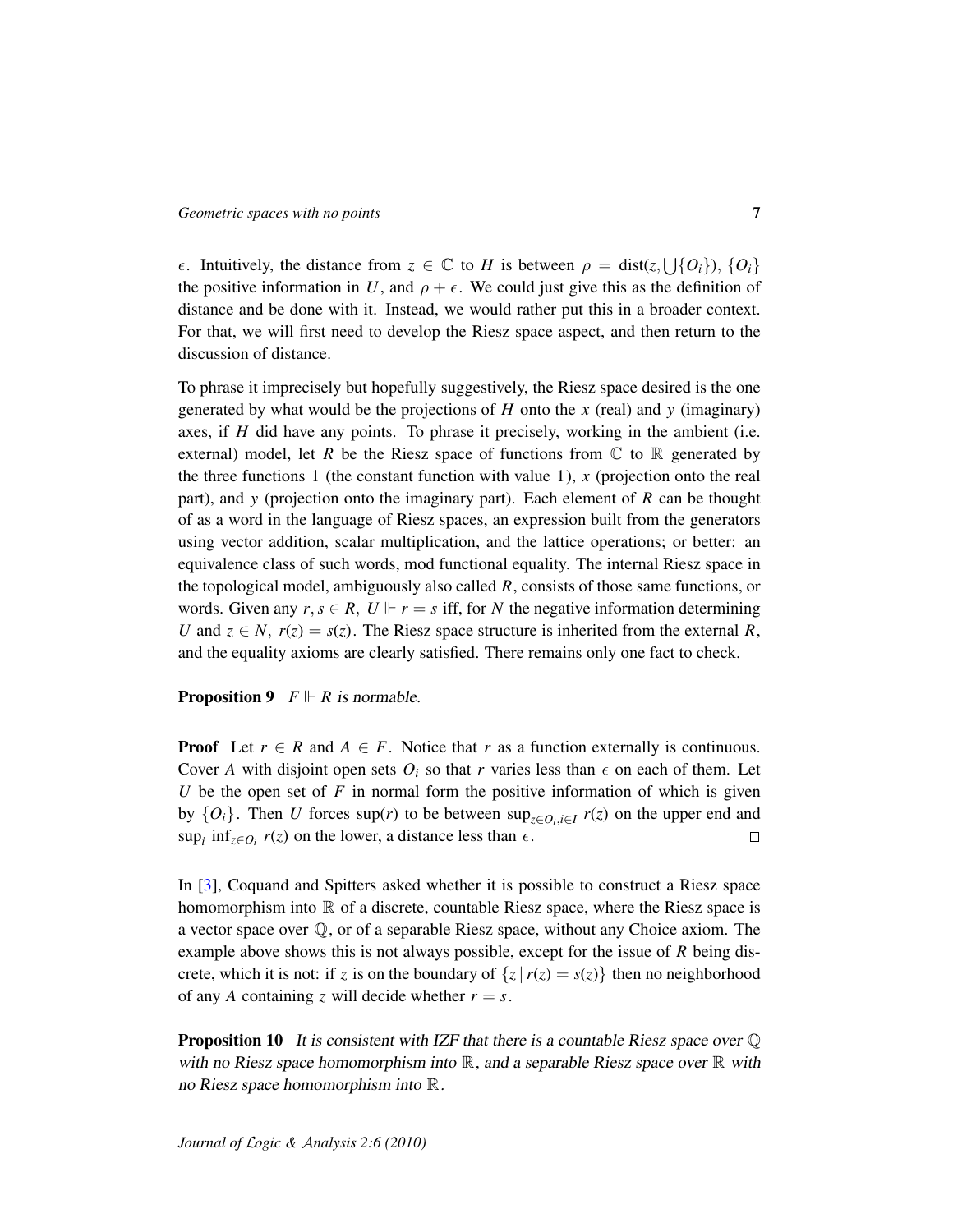**Proof** In the example above, let  $U_{\{O_i\}_{i \in I},N}$  be an open set in normal form in which each  $O_i$  is a rectangle with rational sides, say  $O_i = (x_{\min}^i, x_{\max}^i) \times (y_{\min}^i, y_{\max}^i)$ . Let  $r_i$ be the Riesz space element  $(x - x_{\min}^i) \wedge (x_{\max}^i - x) \wedge (y - y_{\min}^i) \wedge (y_{\max}^i - y)$ . On  $O_i$   $r_i$ as a function is always positive. So on  $N \setminus i \in I$ 

If there were such a homomorphism  $\sigma$  then  $U_{\{O_i\}_{i\in I},N}$   $\Vdash$  " $\sigma(\bigvee_i r_i) > 0$ ." Since a Riesz space homomorphism must satisfy  $\sigma(\bigvee_i r_i) = \bigvee_i (\sigma(r_i)), U_{\{O_i\}_{i \in I}, N}$  can be covered by open sets, each one forcing  $(\sigma(x), \sigma(y))$  into one of the  $O_i$ 's. Hence  $(\sigma(x), \sigma(y))$  is forced to be a member of *H*. But we have seen that *H* has no members. Hence there is no such  $\sigma$ .

In the description of *R* given above as being determined by generators, the field over which it was generated was not mentioned. If the field is taken to be the rationals, then *R* is countable, if the reals, then *R* is separable, in both cases because it is so externally.  $\Box$ 

Using *R*, we can now deal with distance.

Proposition 11 In the example above, there is a non-trivial distance function to *H*.

Proof There is first the choice of which metric to use. While the Euclidean metric is the most common, it is easier to do the taxicab  $(L<sup>1</sup>)$  metric, which we will do first. For a warm-up, let's consider what the distance  $d(0, H)$  from the origin 0 to the set *H* should be. Classically, the distance would be calculated between 0 and each point  $h \in H$  — namely,  $|x| + |y|$ , where *x* and *y* are *h*'s coordinates — and the minimum would be taken over all such values. Observe that this is exactly what the Riesz space is set up to do:  $d(0, H) = \inf(|x| + |y|)$ . More generally, for  $z = (x_z, y_z)$ ,  $d(z, H) =$  $\inf(|x - x_z| + |y - y_z|).$ 

To define Euclidean distance, we need to have squares available. This calls for an expanded Riesz space. When generating *R*, close not just under the Riesz space operations, but also squaring. Everything else remains the same. Given that squares are available, Euclidean distance can be defined as  $d(z, H) = \sqrt{\inf(|x - x_z|^2 + |y - y_z|^2});$ notice that there is no problem taking the square root, since it is the non-negative root of a non-negative real number, and so always exists.  $\Box$ 

Remark 12 An interesting question is based on the observation that the finiteness of the members  $A \in F$  is not essential. The proof given above is unchanged if we allow *A* to be an arbitrary compact subset of  $\mathbb C$  (making allowances for the fact that no open set is covered by opens of the form  $U_{\{O_i\}_{i\in I},N}$  in which the  $O_i$ 's are mutually disjoint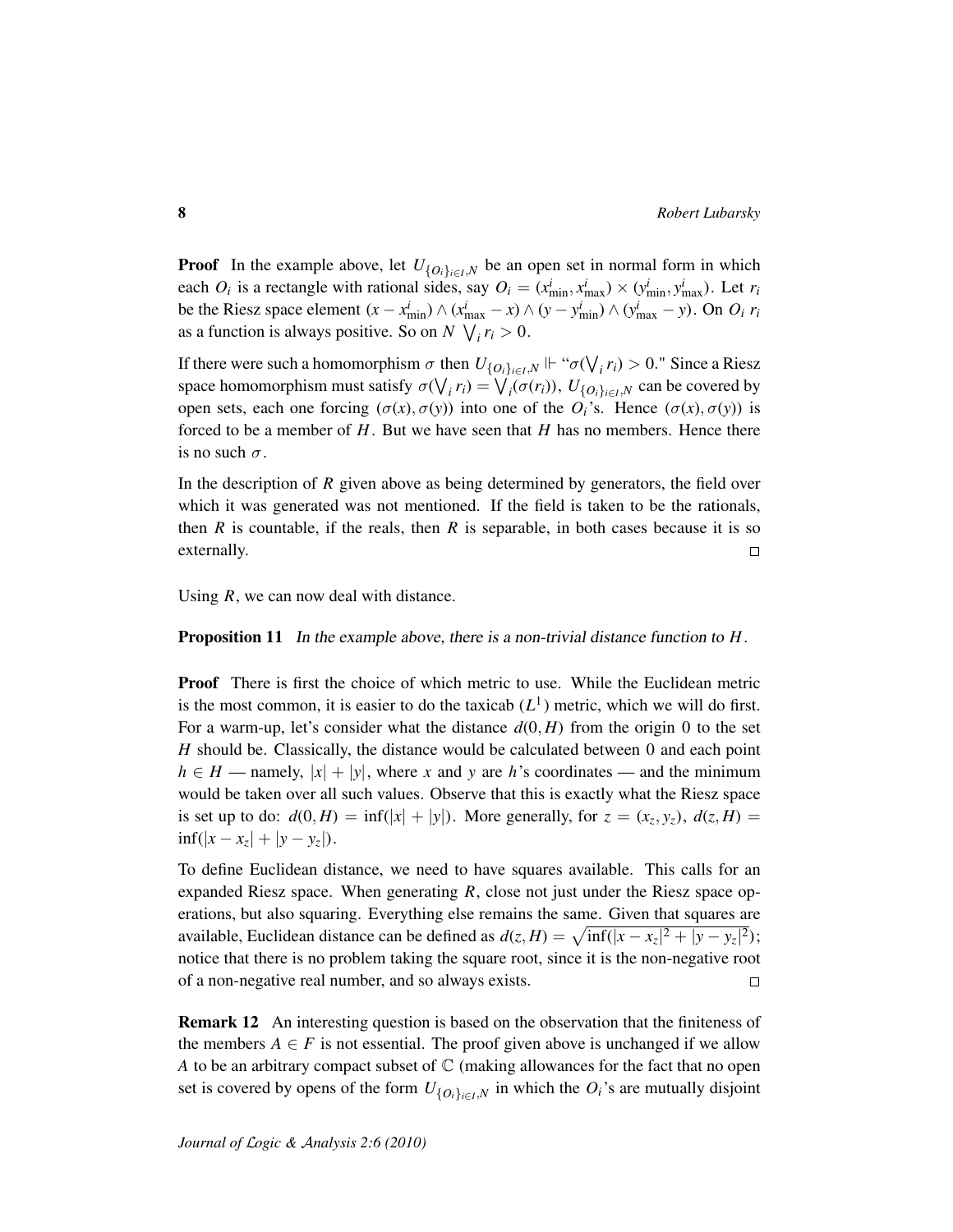– in general, overlaps of the open sets used as positive information must be allowed). Then we're dealing with a different topological space *E*, which is the completion of *F*. How do the models built over *F* and *E* differ? Are they elementarily equivalent?

Remark 13 This construction brings up questions regarding dimension. Distance was defined as in a two-dimensional space, and we knew to do that because the original construction was based on a 2-D space. How could the dimensionality of the missing underlying space be recovered from the Riesz space alone? More generally, under what circumstances can which properties of the invisible underlying space be inferred from just the Riesz space?

Remark 14 This construction can be viewed as producing a set, the points of which can have their *x*-coordinates determined, and their *y*-coordinates too, just not both together. Is it possible to build a 3-D model with no points in which you can determine any two coordinates from among *x*, *y*, and *z* simultaneously, just not all three?

## References

- <span id="page-8-3"></span>[1] Errett Bishop, *Foundations of Constructive Analysis*, McGraw-Hill, 1967.
- <span id="page-8-4"></span>[2] Douglas S. Bridges and Luminita Simona Vita, *Techniques of Constructive Analysis*, Springer, 2006.
- <span id="page-8-2"></span>[3] Thierry Coquand and Bas Spitters, Formal topology and constructive mathematics: the Gelfand and Stone-Yosida representation theorems, *Journal of Universal Computer Science*, 11 (2005), 1932-1944; an improved version is available at [arxiv.org/abs/0808.2705.](http://arxiv.org/abs/0808.2705)
- <span id="page-8-0"></span>[4] Michael P. Fourman and J.M.E. Hyland, Sheaf models for analysis, in M.P. Fourman, C.J. Mulvey, and D.S. Scott (eds.), *Applications of Sheaves, Lecture Notes in Mathematics 753*, Springer-Verlag, 280-301.
- <span id="page-8-1"></span>[5] David H. Fremlin, *Measure Theory, Vol. 3*, Torres Fremlin, 2002, [www.essex.ac.uk/maths/staff/fremlin/mtsales.htm.](http://www.essex.ac.uk/maths/staff/fremlin/mtsales.htm)
- <span id="page-8-5"></span>[6] R.J. Grayson, Heyting-valued models for intuitionistic set theory, in M.P. Fourman, C.J. Mulvey, and D.S. Scott (eds.), *Applications of Sheaves, Lecture Notes in Mathematics 753*, Springer-Verlag, 402-414.